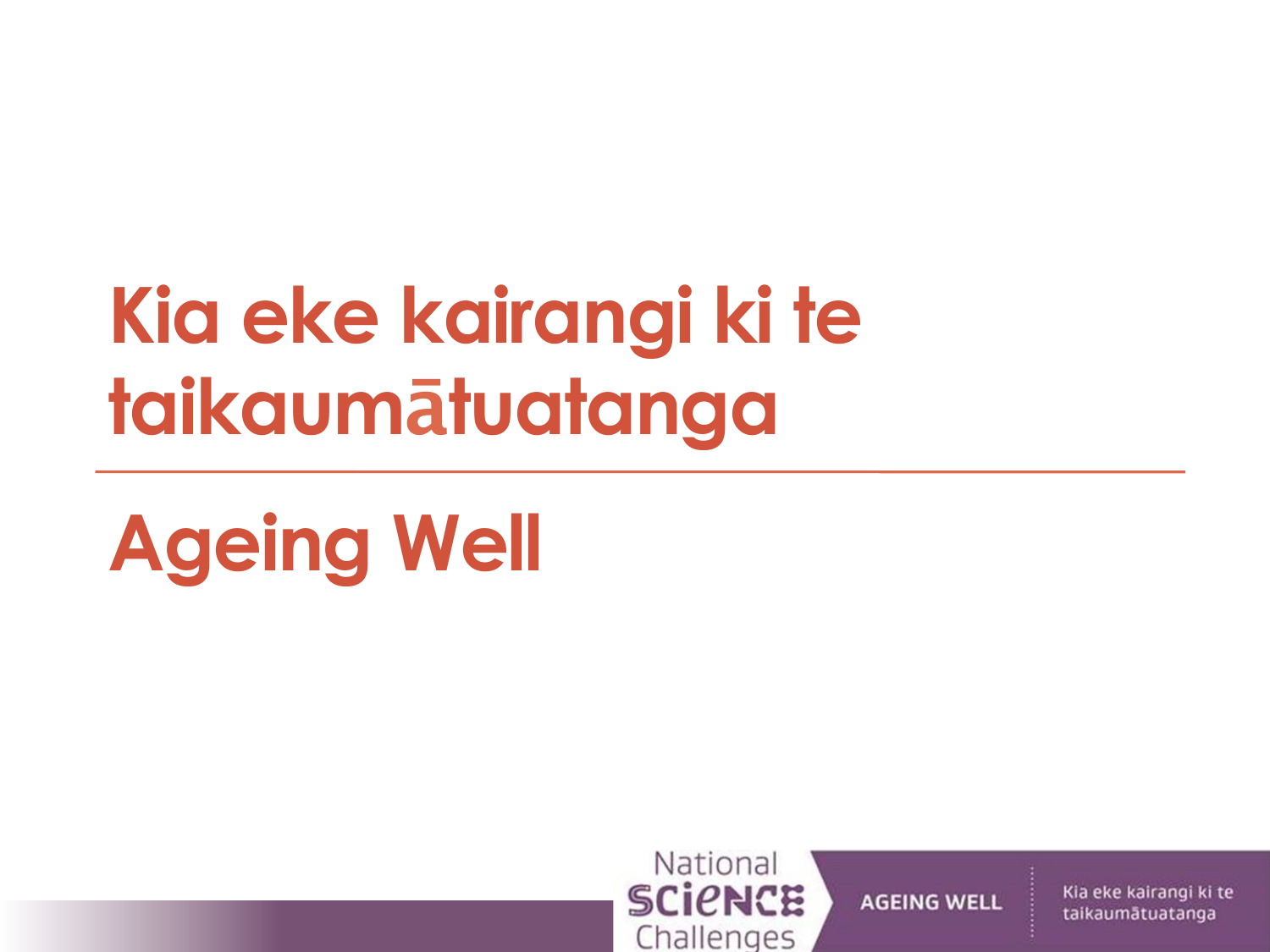

## @ageingwellnz



**AGEING WELL**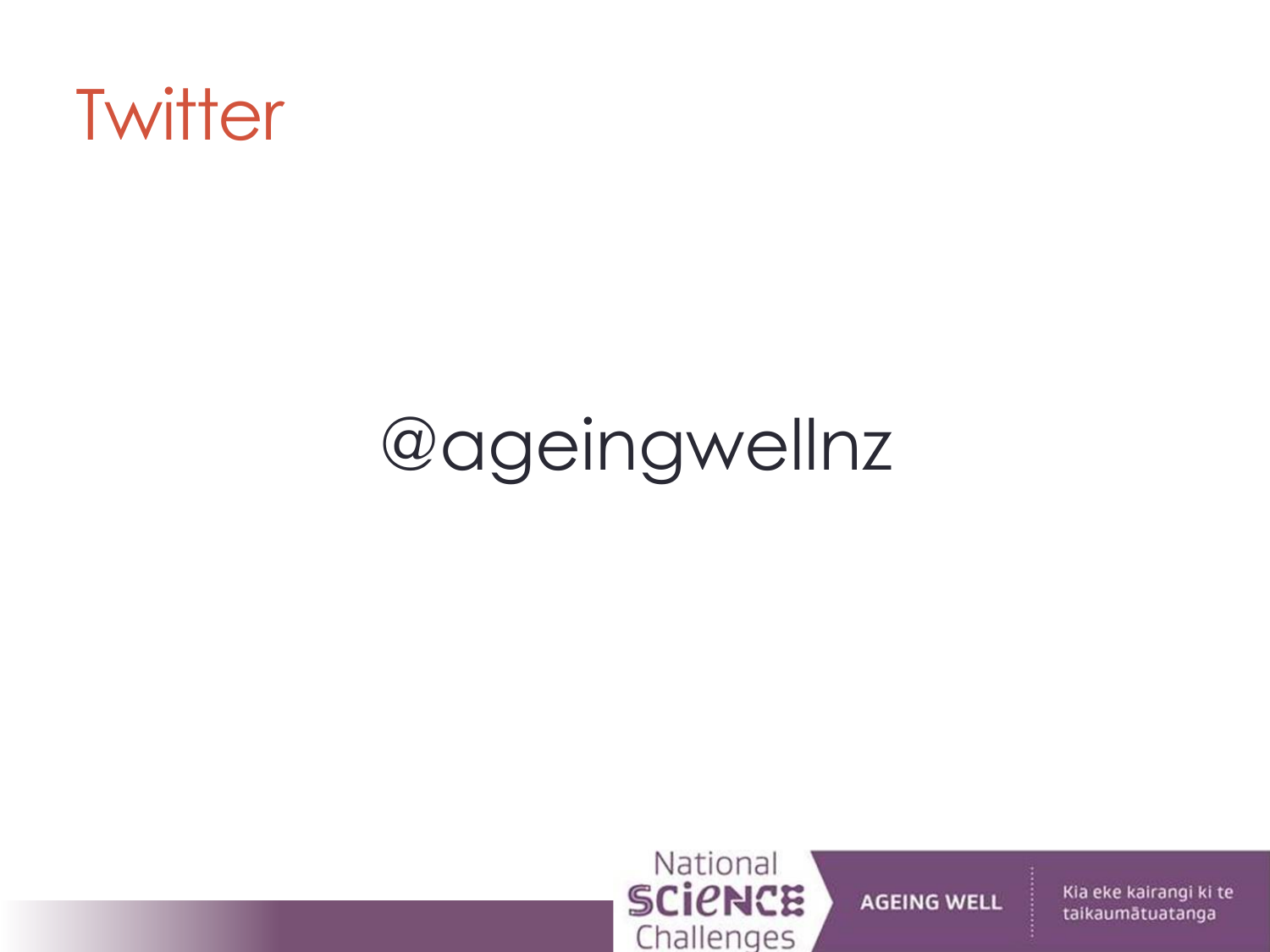## What is a National Science Challenge?

a new way of approaching research and funding

- benefit to New Zealand
	- mission-led
	- responding to the most important, national-scale issues
	- reflecting the needs of end-users and focused on delivering impact
- science stretch
	- excellent quality, collaborative and multidisciplinary
	- a coherent research approach through a portfolio of activities



**AGEING WELL**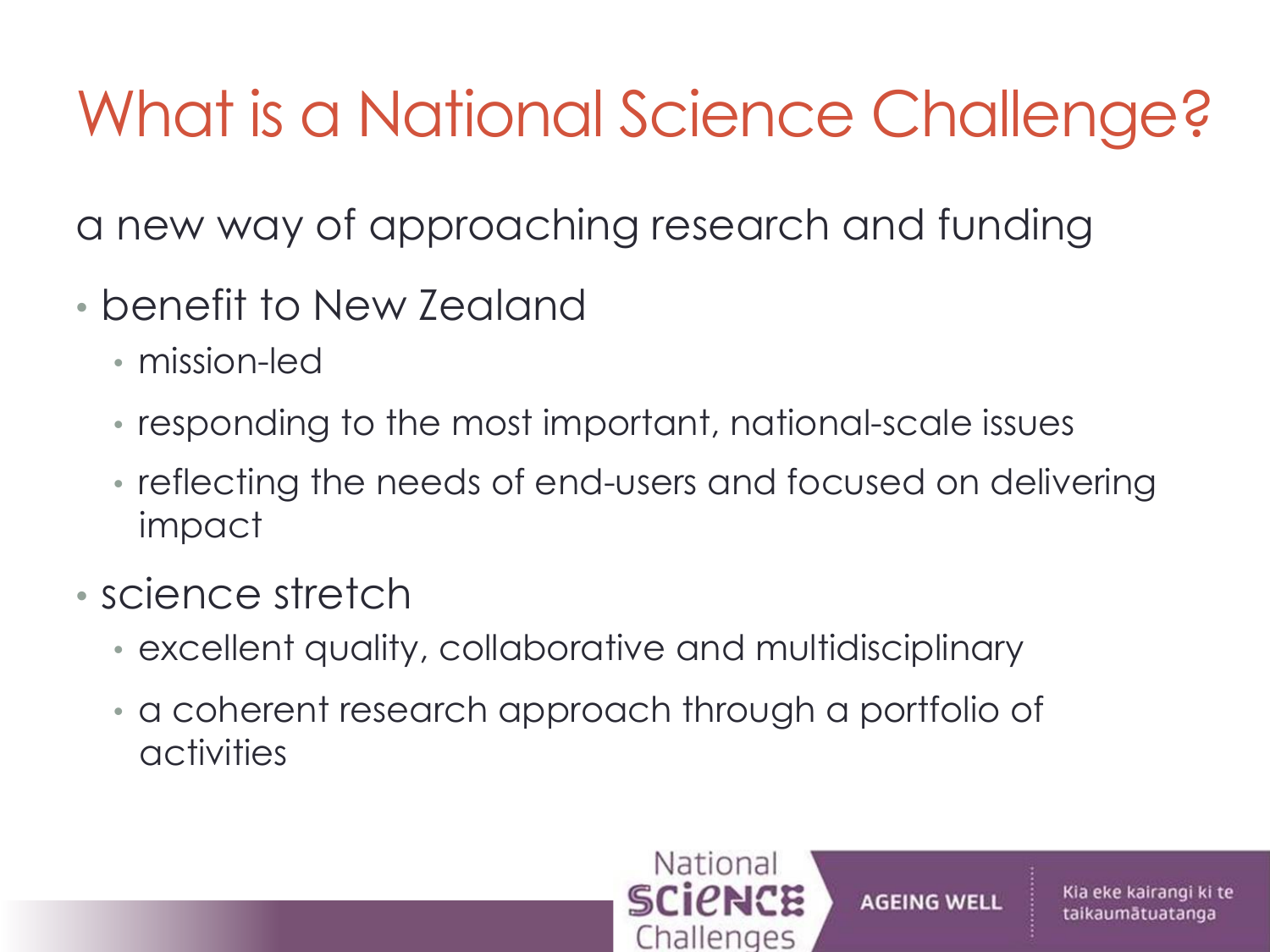### Gazette 31 January 2014

### **Objective**

This Challenge will harness science to sustain health and well-being into the later years of life.

#### **Themes**

- Maintaining brain health
- Dealing with physical frailty
- Enhancing the role of older people in society

National

**SCIPNCE** 

Challenges

**AGEING WELL** 

Kia eke kairangi ki te

taikaumātuatanga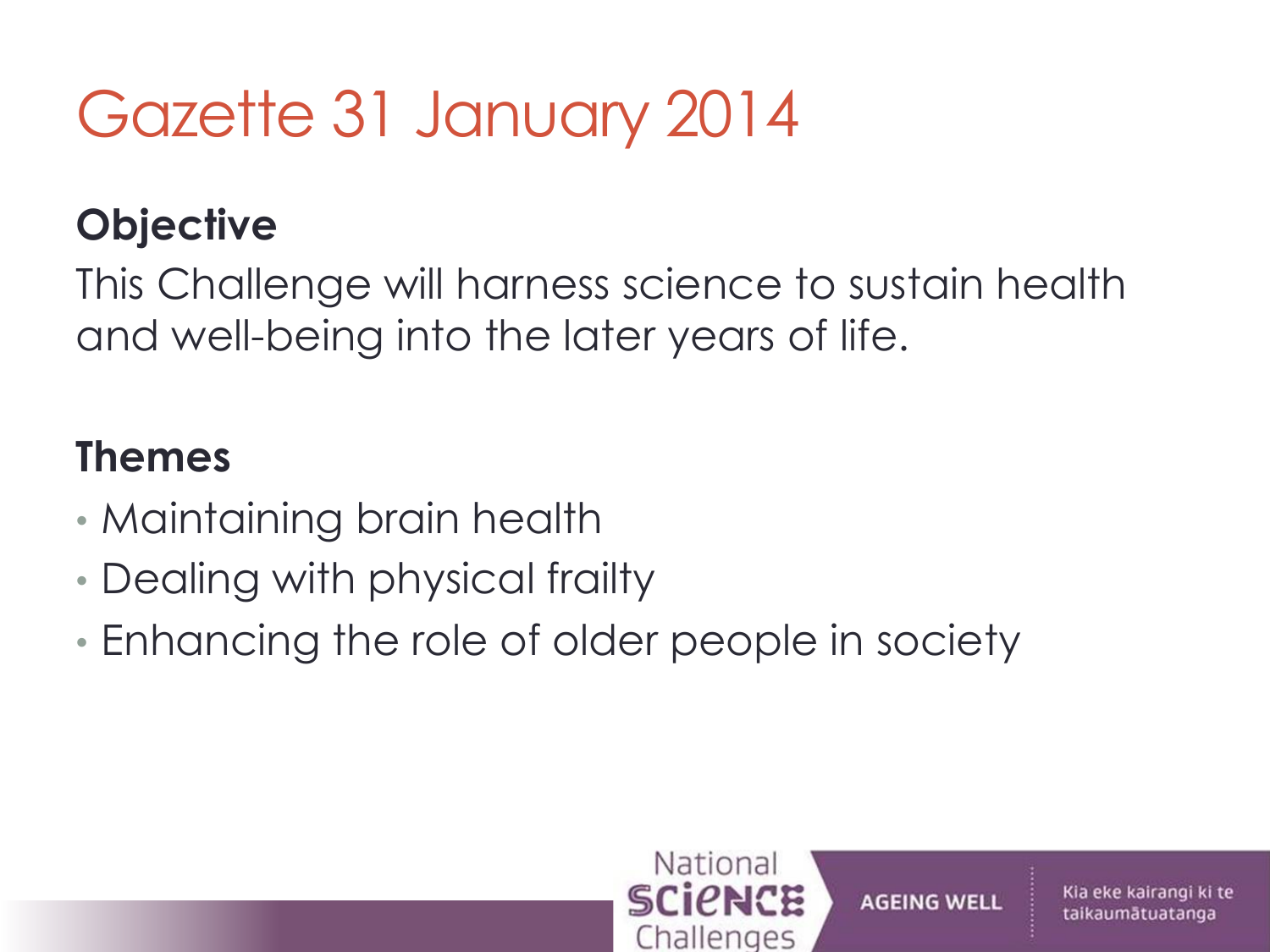## Ageing Well vision and mission

### **Vision**

add life to years for all older New Zealanders

### **Mission**

to push back disability thresholds so all New Zealanders can reach their full potential through the life course with particular reference to the latter years of life



**AGEING WELL**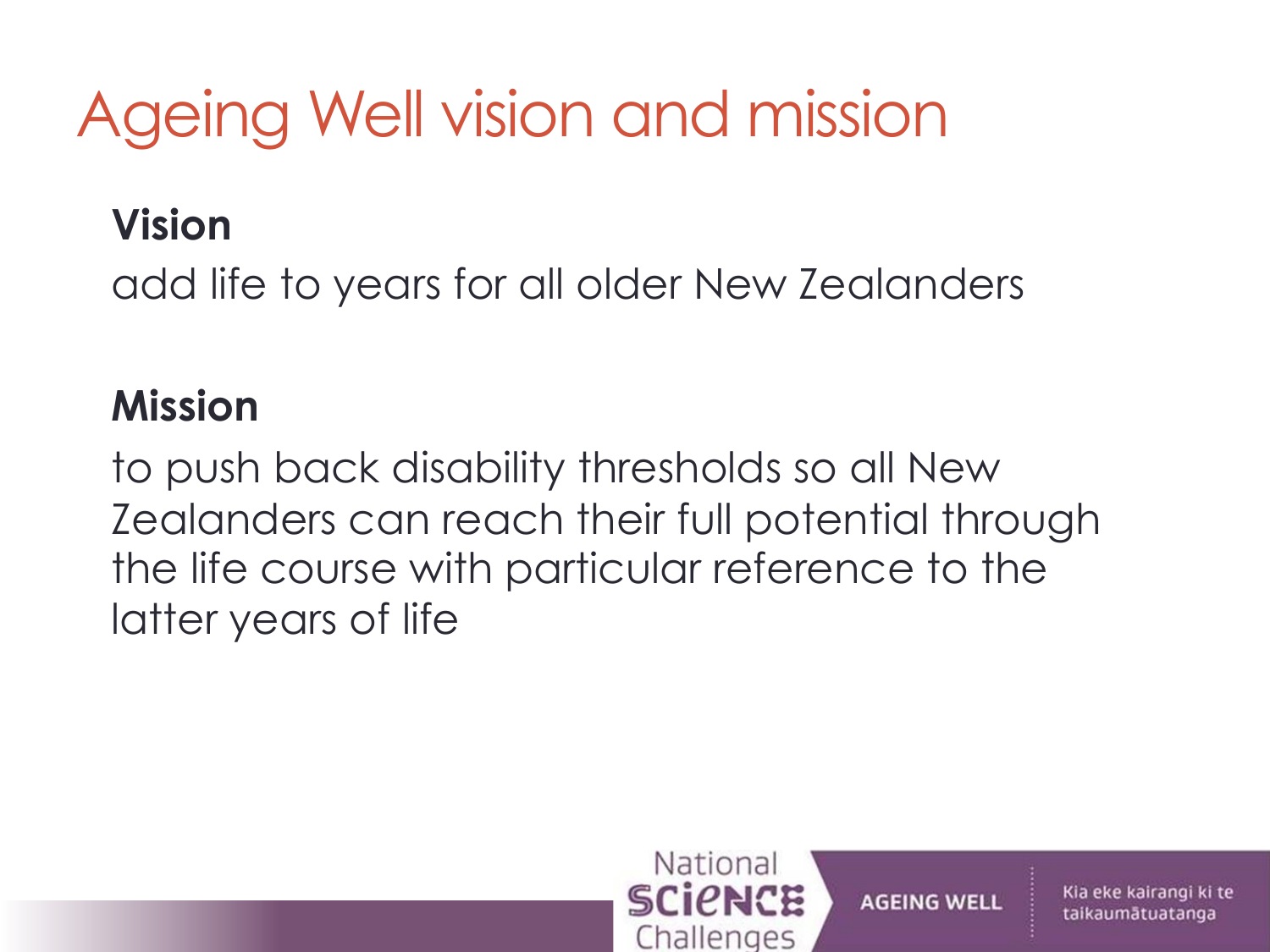### Ageing well is a whole of life process



Individual Ageing

National **SCICNCE** Challenges

**AGEING WELL**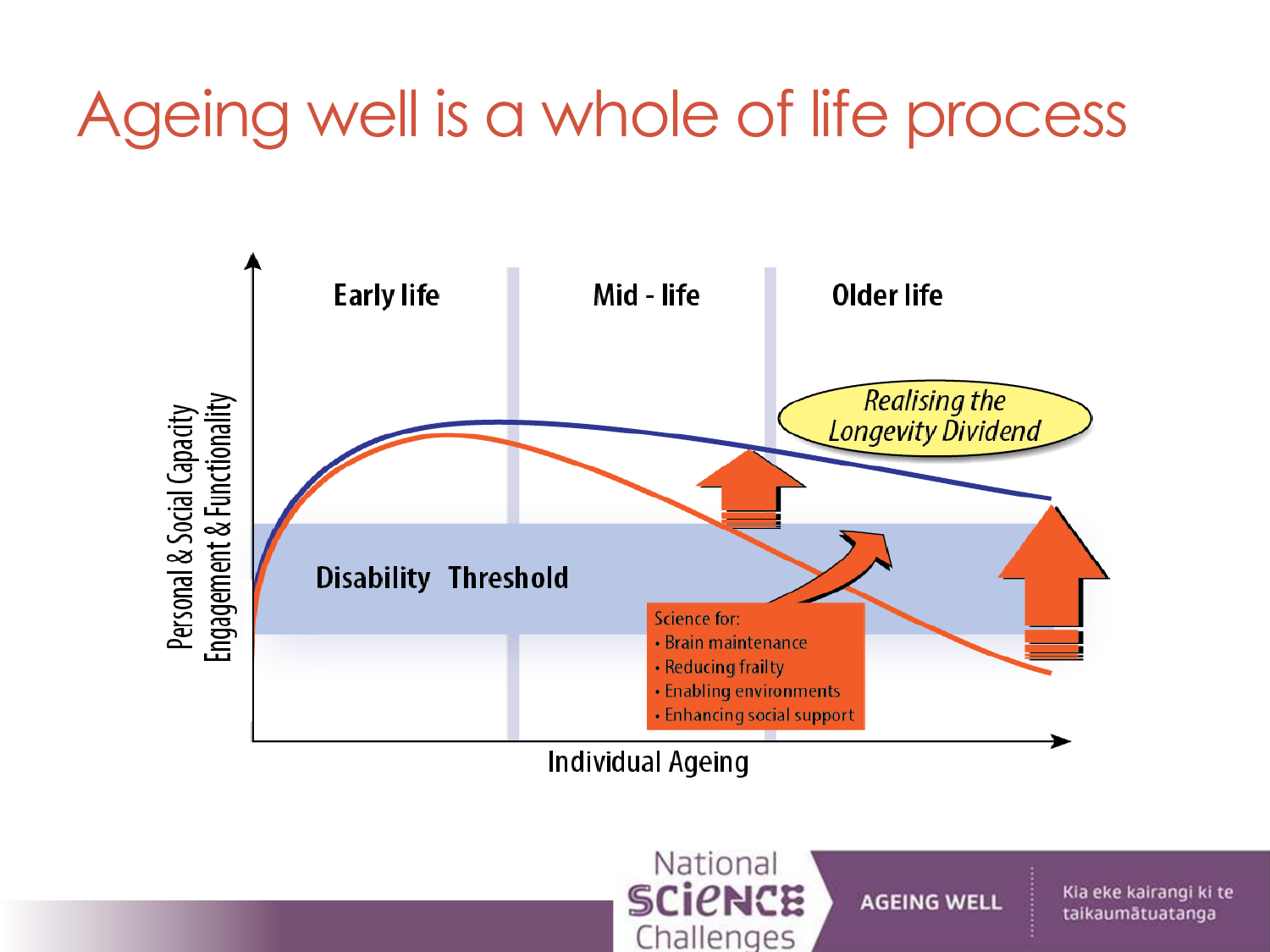## Features of Ageing Well

- value in mātauranga Māori and in kaupapa Māori research approaches
- an environment that encourages collaboration between researchers
- engaging continuously with consumers and stakeholders who are at the front line
	- co-creation of research, knowledge exchange

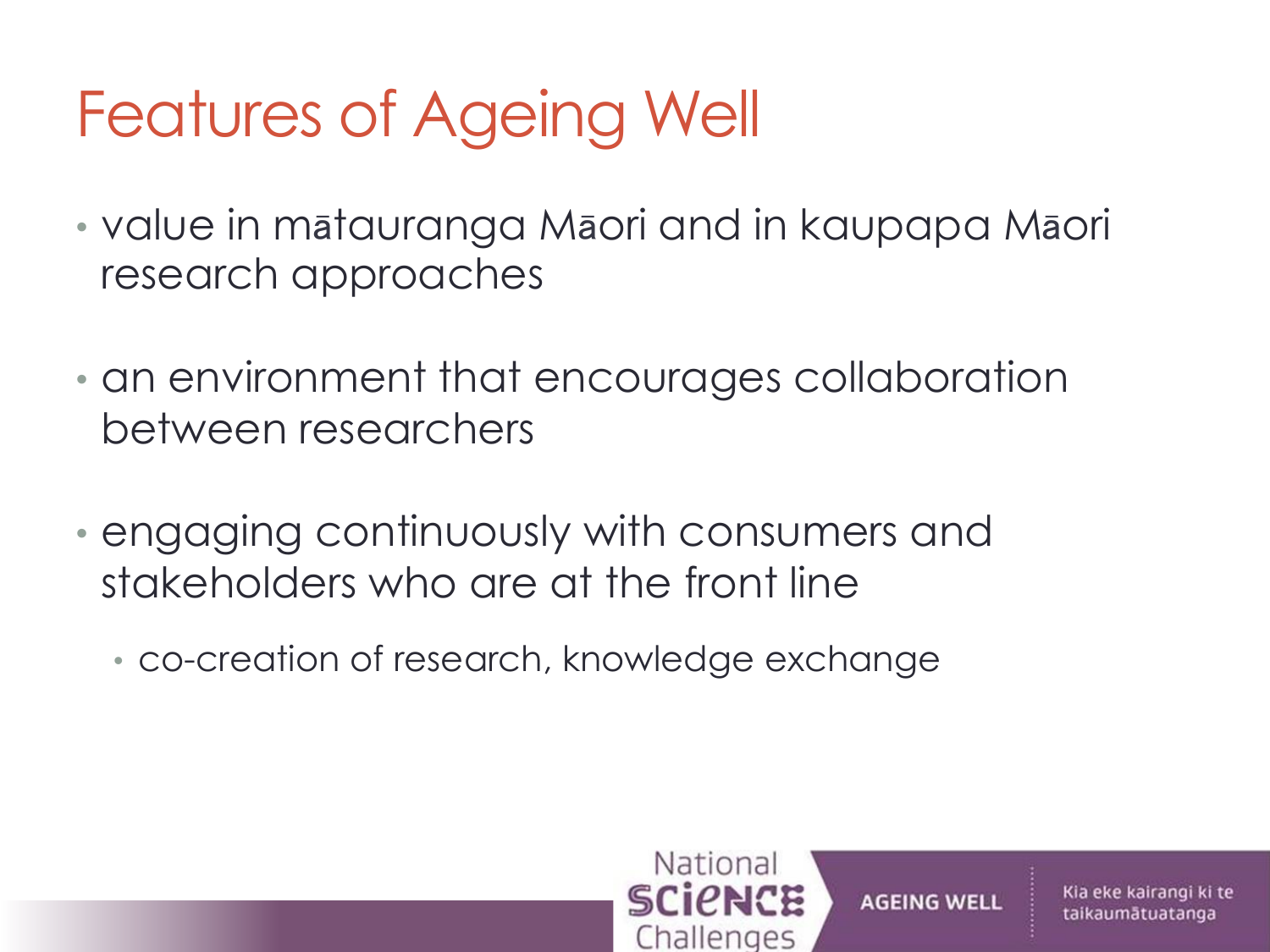## Aspirational impacts

- new government strategy to support maintenance of health and well-being of older New Zealanders
- meeting the health and disability support needs of older Maori and their whanau, and Pacific peoples
- reduced inequities in health and wellness outcomes for older Maori and Pacific people
- affordable housing strategies to facilitate ageing in place
- a relative reduction of people in residential care facilities in New Zealand



**AGEING WELL**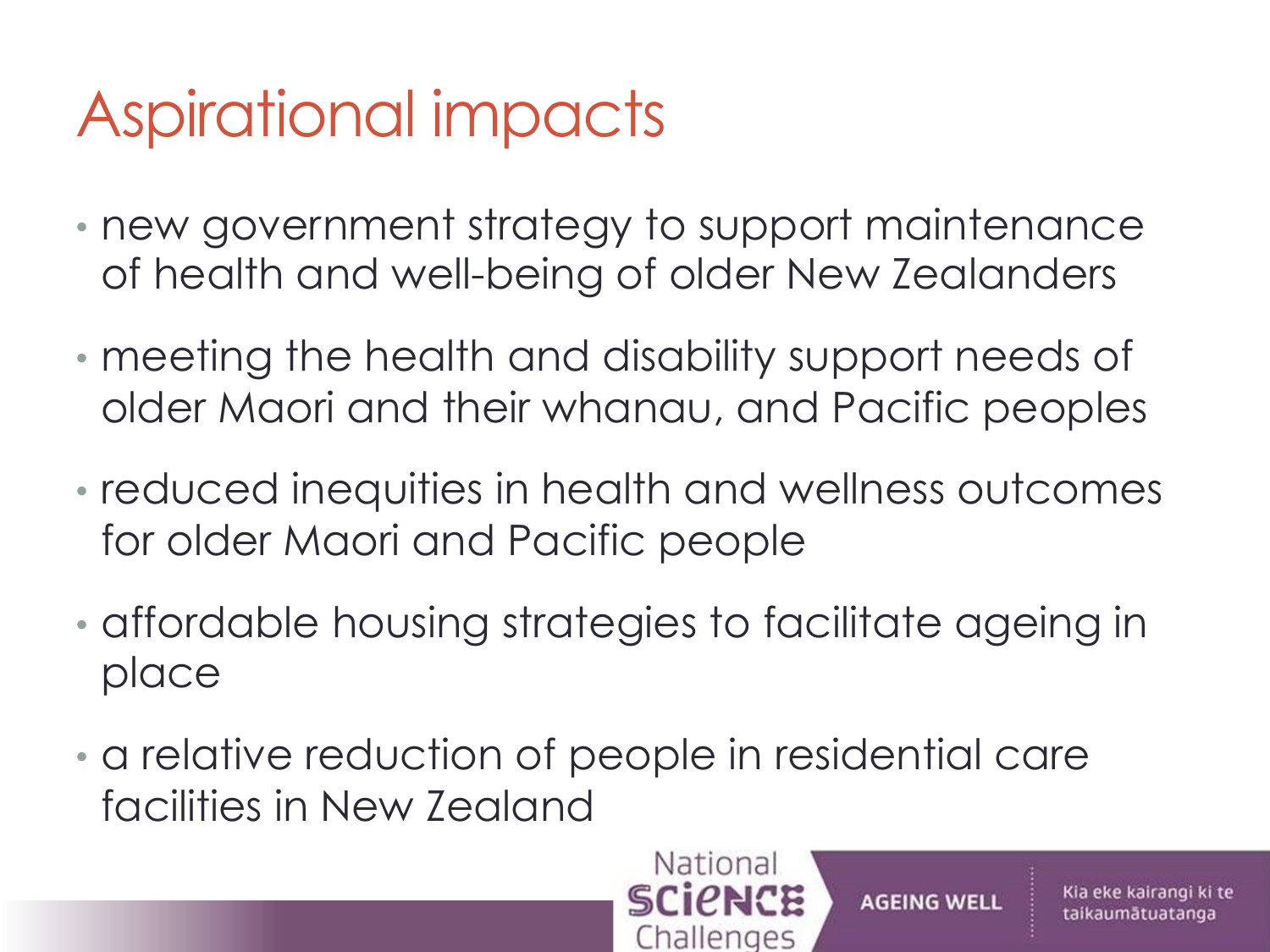## Assessment

- The proposal is collaborative and will respond to the most important, national-scale issues for New Zealand
- The research, science, and technology will be excellent quality
- The governance, management, and financial arrangements are sound and enduring
- The proposal is focused on delivering impact



**AGEING WELL**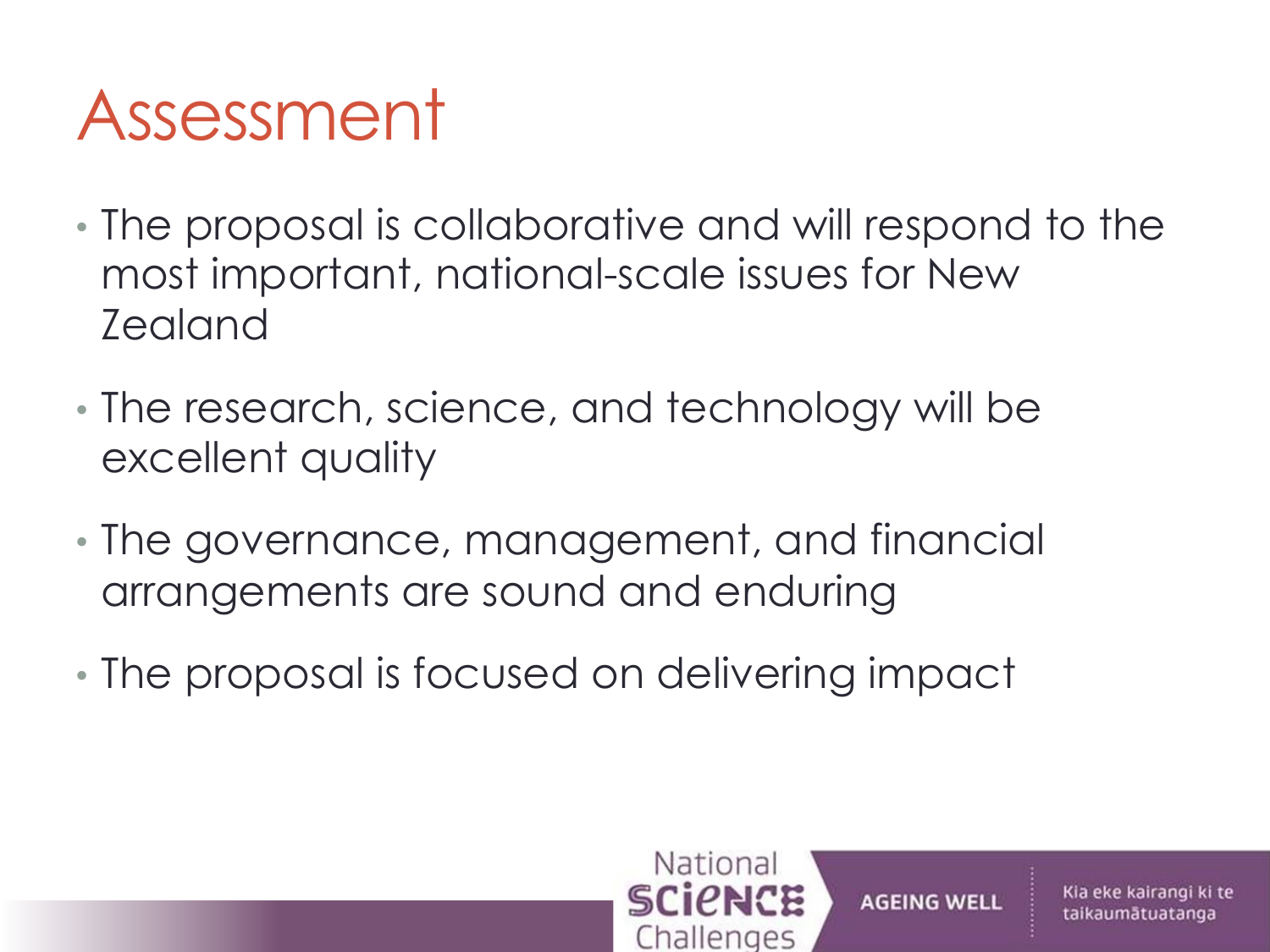#### **Vision Add life to years for all older New Zealanders**

Mission Enable all New Zealanders to realise the potential of the longevity dividend

Enabling independence and autonomy/tino rangatiratanga of older individuals and their whānau and families

Developing age-friendly environments 

Recognising at a societal level the value of ongoing contributions of knowledge and experience of older people

Reducing disability

Ensuring a meaningful life through social integration and engagement



**AGEING WELL**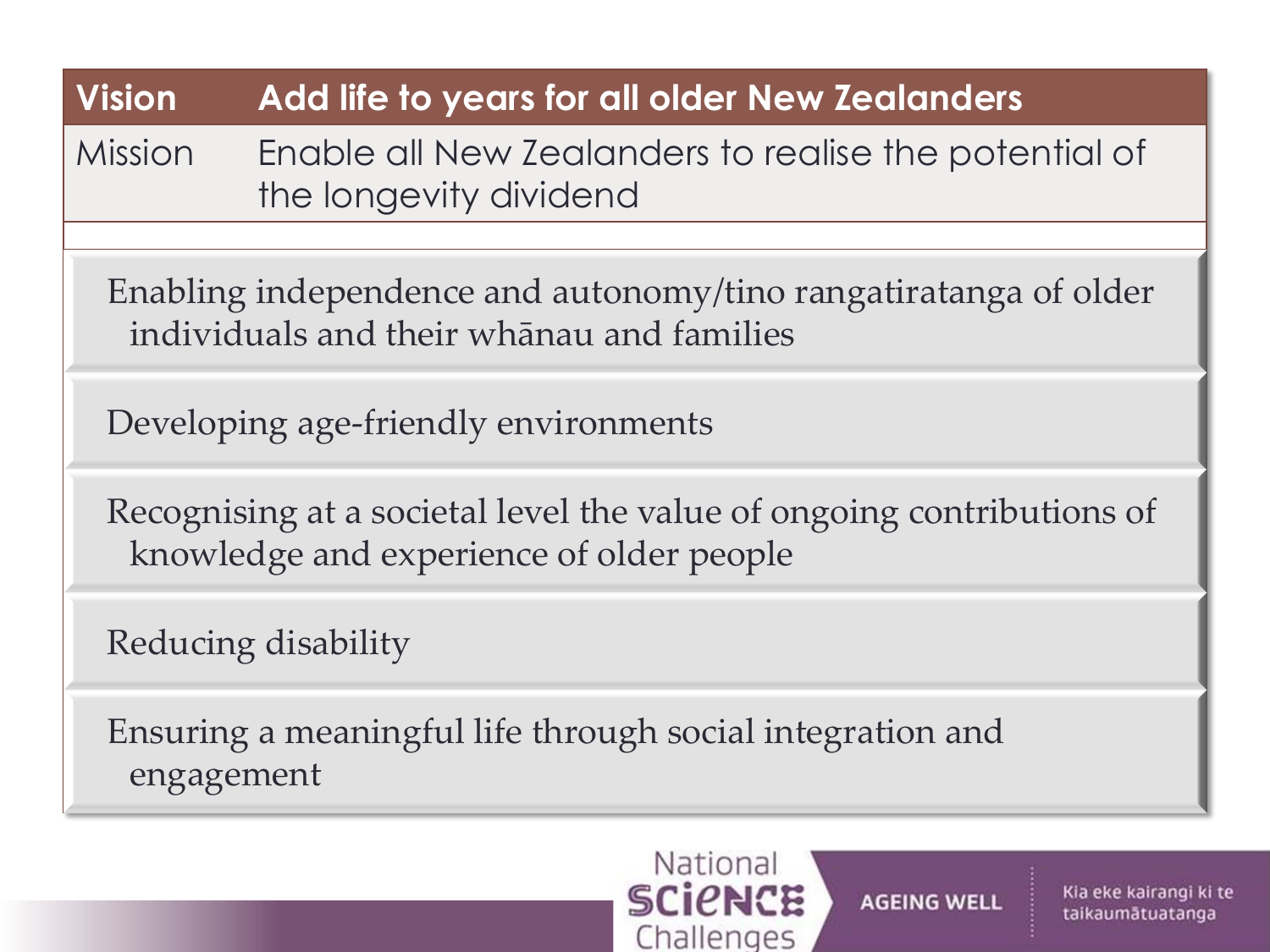| <b>Vision</b>                                                                                                                                                                                                 | Add life to years for all older New Zealanders                                  |
|---------------------------------------------------------------------------------------------------------------------------------------------------------------------------------------------------------------|---------------------------------------------------------------------------------|
| Mission                                                                                                                                                                                                       | Enable all New Zealanders to realise the potential of<br>the longevity dividend |
| Enabling independence and autonomy/tino rangatiratanga of older<br>individuals and their whanau and families                                                                                                  |                                                                                 |
| Develo Enhancing brain health and reducing the impact of<br>cognitive decline and other major age-related<br>Recog neurological disorders; maintaining physical mobility ons of<br>know and social well-being |                                                                                 |
| Reducing disability                                                                                                                                                                                           |                                                                                 |
| Ensuring a meaningful life through social integration and<br>engagement                                                                                                                                       |                                                                                 |

### National<br>SCICNCE Challenges

**AGEING WELL**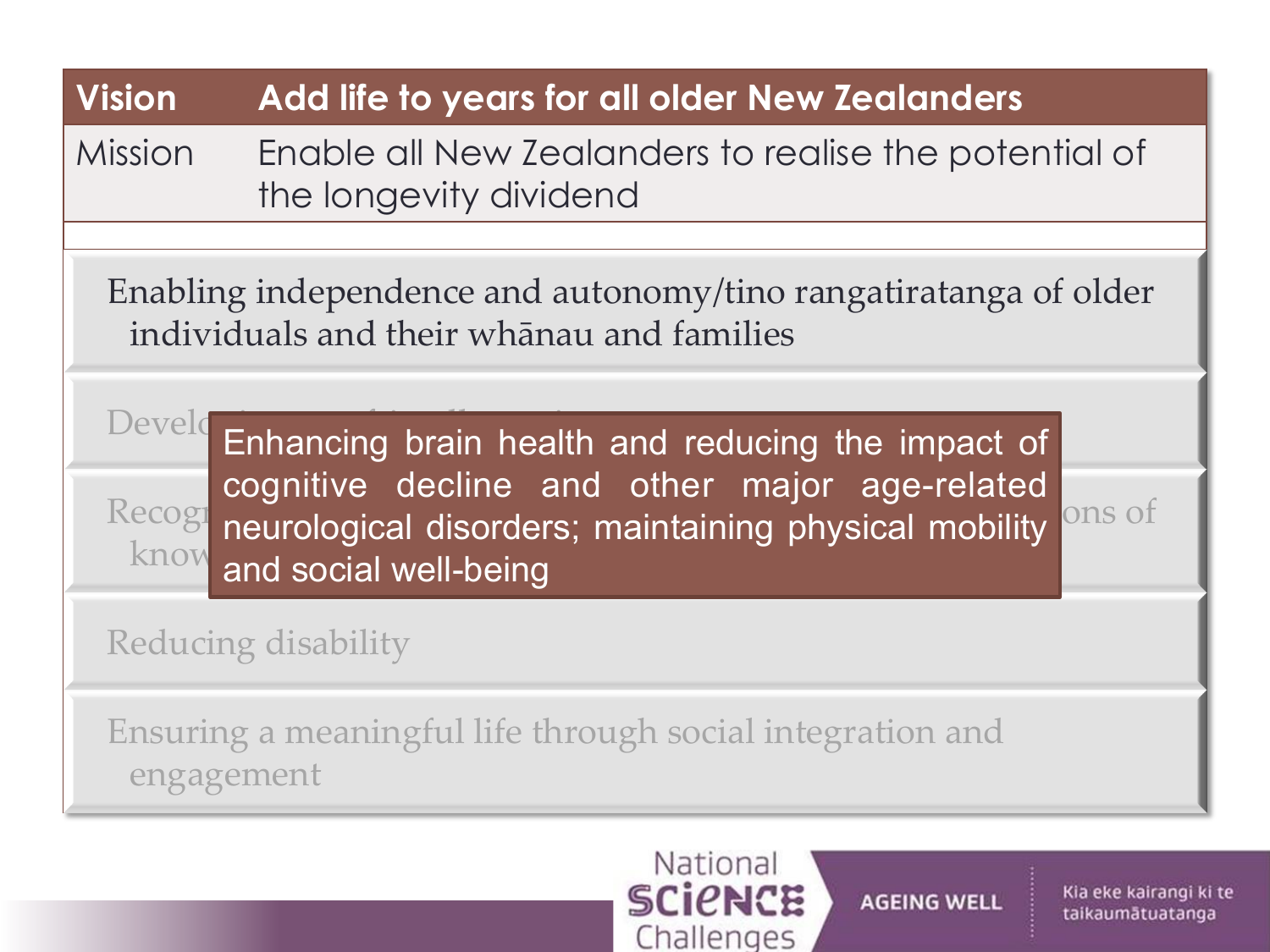#### **Vision Add life to years for all older New Zealanders**

Mission Enable all New Zealanders to realise the potential of the longevity dividend

Enabling independence and autonomy/tino rangatiratanga of older individuals and their whānau and families

Developing age-friendly environments 

Recog Strategies for housing, transport, assistive ons of  $\text{know}$  technology, and services that recognise the diverse needs of different groups of older people

Reducing disability

Ensuring a meaningful life through social integration and engagement

#### National **SCIPNCE** Challenges

**AGEING WELL**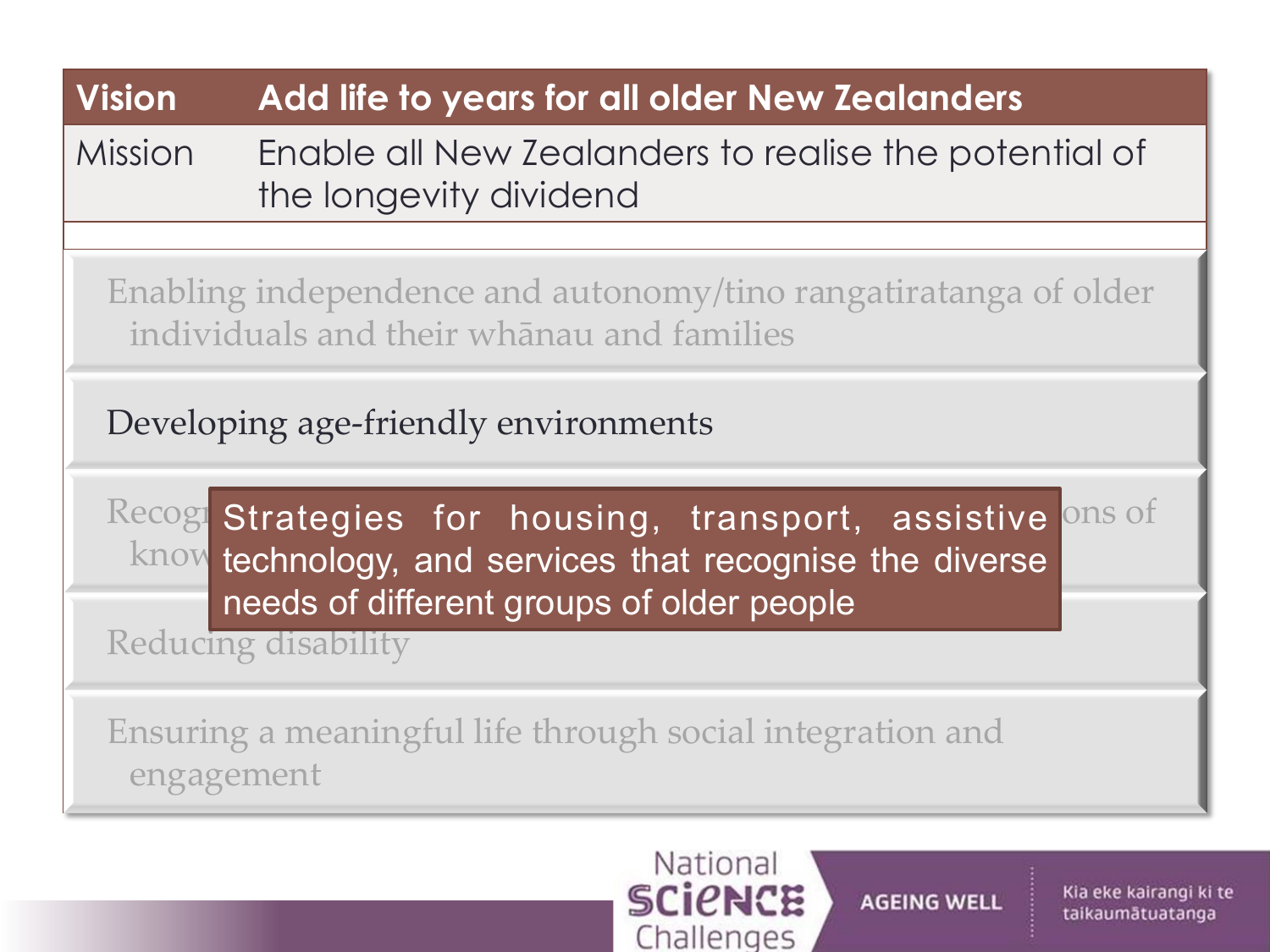#### **Vision Add life to years for all older New Zealanders** Mission Enable all New Zealanders to realise the potential of the longevity dividend  $\frac{1}{\sqrt{1-\frac{1}{\sqrt{1-\frac{1}{\sqrt{1-\frac{1}{\sqrt{1-\frac{1}{\sqrt{1-\frac{1}{\sqrt{1-\frac{1}{\sqrt{1-\frac{1}{\sqrt{1-\frac{1}{\sqrt{1-\frac{1}{\sqrt{1-\frac{1}{\sqrt{1-\frac{1}{\sqrt{1-\frac{1}{\sqrt{1-\frac{1}{\sqrt{1-\frac{1}{\sqrt{1-\frac{1}{\sqrt{1-\frac{1}{\sqrt{1-\frac{1}{\sqrt{1-\frac{1}{\sqrt{1-\frac{1}{\sqrt{1-\frac{1}{\sqrt{1-\frac{1}{\sqrt{1-\frac{1}{\sqrt{1-\frac{1}{\sqrt{1-\frac{1$  $\frac{1}{100}$  and  $\frac{1}{100}$  and  $\frac{1}{100}$  whenau and faller people: ch Developments and second the pro-Recognising at a societal level the value of ongoing contributions of knowledge and experience of older people Reducing disability Ensuring a meaningful life through social integration and engagement Effect a major step change in the social and economic valuing of older people: change away from a paradigm that sees older people as burden on society to one that situates older people as an asset



**AGEING WELL**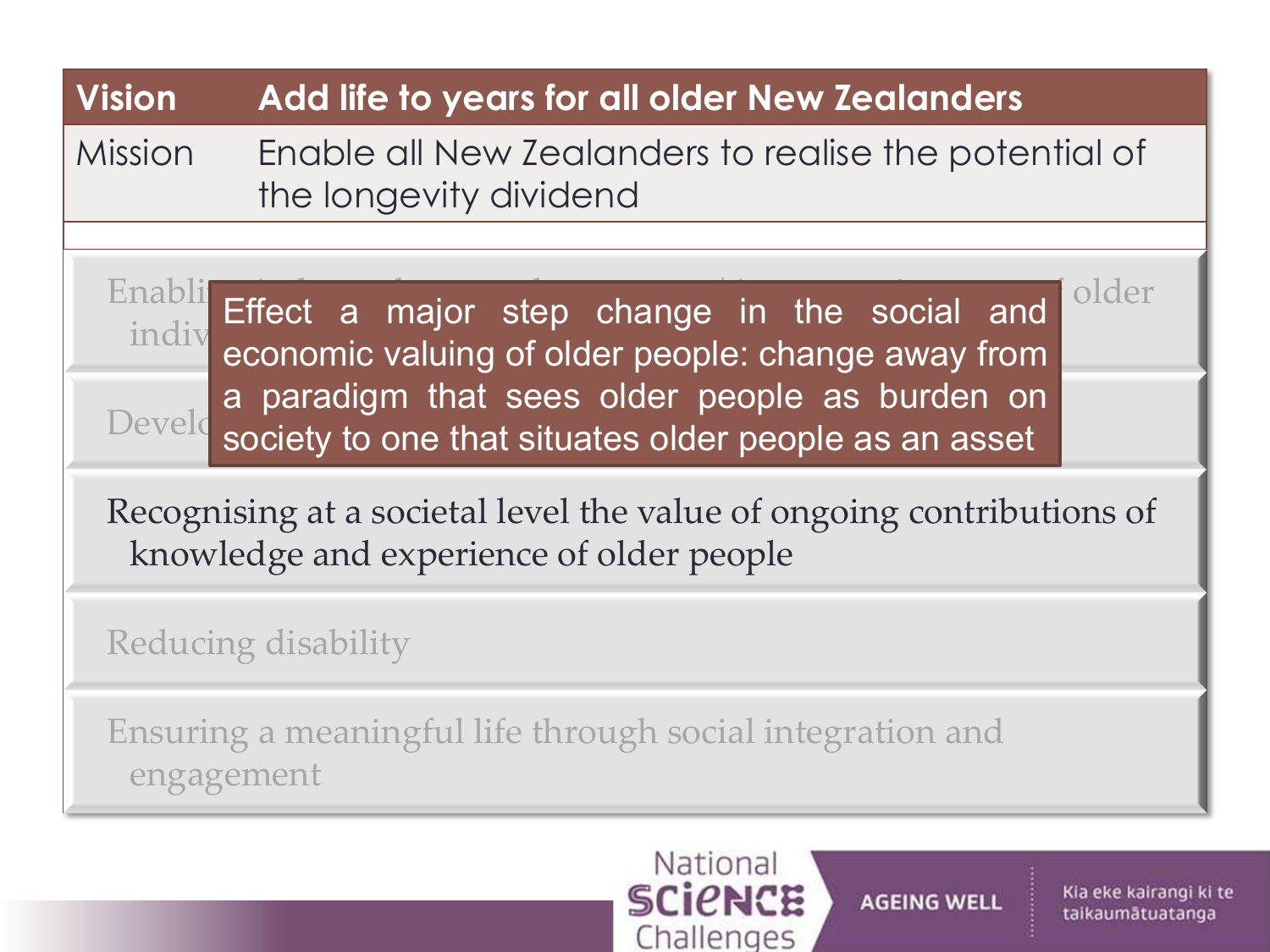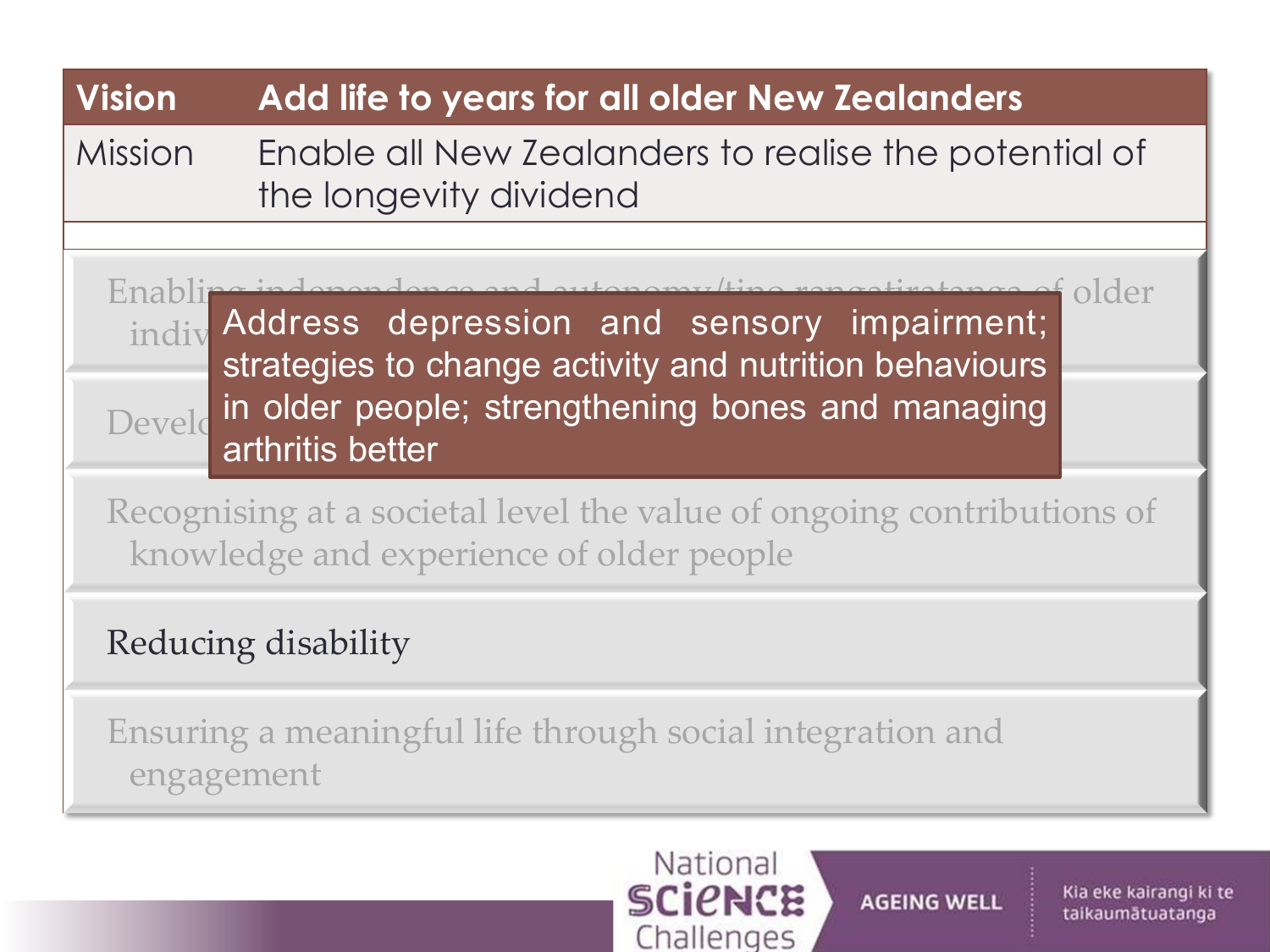

Challenges

#### Kia eke kairangi ki te taikaumātuatanga

**AGEING WELL**